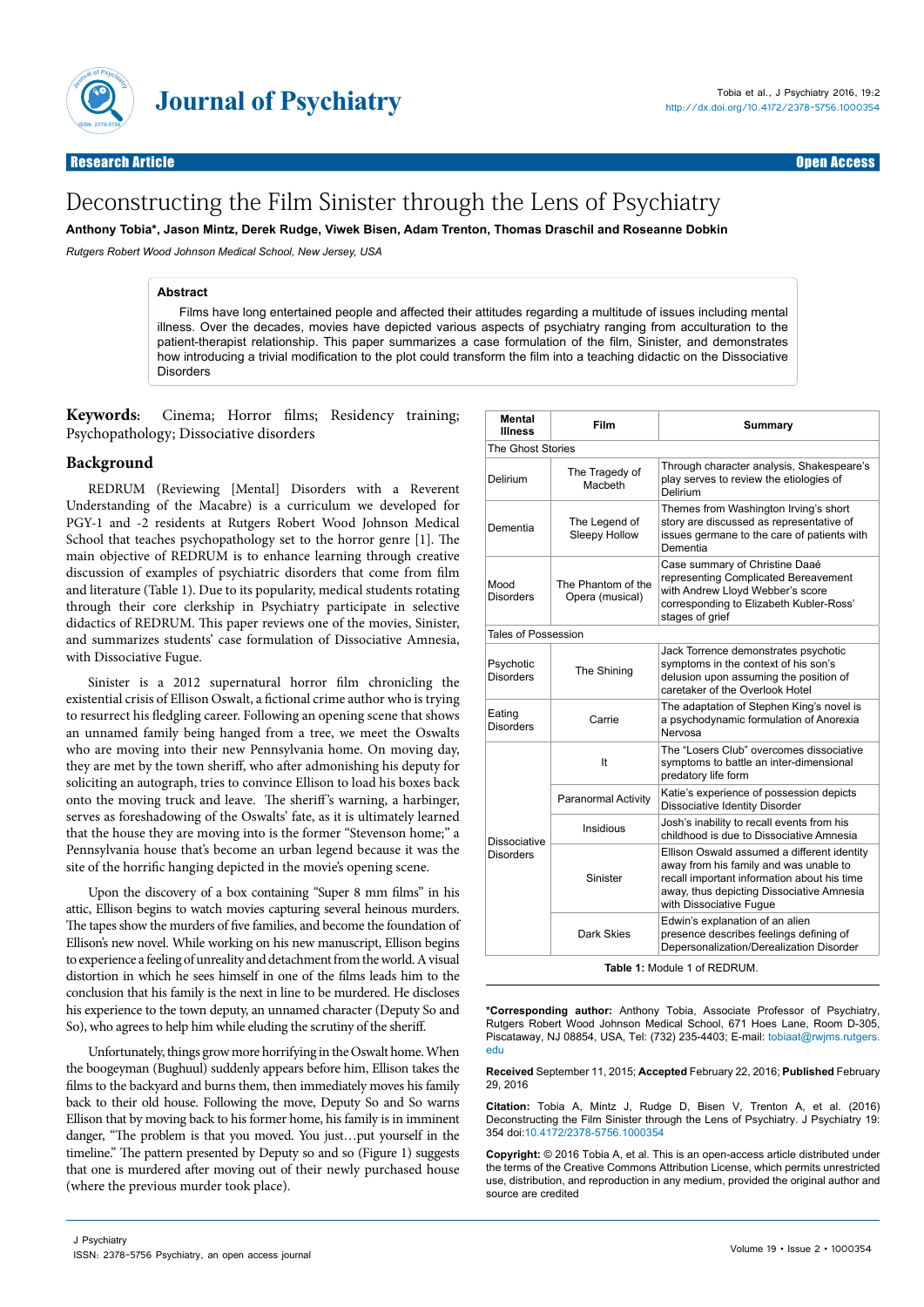**Citation:** Tobia A, Mintz J, Rudge D, Bisen V, Trenton A, et al. (2016) Deconstructing the Film Sinister through the Lens of Psychiatry. J Psychiatry 19: 354 doi:[10.4172/2378-5756.100035](http://dx.doi.org/10.4172/2378-5756.1000354)4

Page 2 of 5



## **Methods**

The REDRUM Psychopathology course at Rutgers Robert Wood Johnson Medical School is held weekly for 1 hour over one semester (about 15 weeks). The 1-hour didactic is supplemented by weekly readings and film viewings that take approximately 1–2 hours per week outside of the classroom. All our residents in their first two years of training are encouraged to read selected chapters from the required textbook, Kaplan and Sadock's Synopsis of Psychiatry [2], before the instructor-led didactic presentation. The salient feature of the course is that we supplement traditional classroom didactic with a discussion of selected movies such as Sinister.

Approximately 90 minutes into the film, Deputy So and So contacts Ellison to inform him that he's discovered the pattern of the murders. In a poll taken in our course, 69.7% (n=69) of participating medical students (n=99) reported that they were unable to follow the deputy's logic. As a result, course directors at Rutgers Robert Wood Johnson Medical School proposed an alternative pattern of the Sinister murders. This alternative scenario is for pedagogical purposes only and not to allege that there are inconsistencies in the movie per se. Our proposed pattern changes the plot and thus creates a situation that allows for a

diagnostic formulation that promotes Sinister as a movie depicting mental illness. The pattern presented by Deputy So and So suggests that one can only be murdered after moving out of the house in which the previous murder took place. We believe our proposed pattern is a simplified version of Deputy So and So's theory that doesn't require the family to move out of their newly purchased home in order to be killed. Specifically, a family sells their house, moves into a newly purchased home, and then meets their untimely demise (Figure 2). Upon extension of this pattern, we know that whoever sold their house to the Stevenson family (the family murdered before the Oswalts) should be the next in line to be murdered. However, [spoiler alert] the movie's climax reveals that the Oswalts are the next victims. The class is then posed the hypothetical question, "If the deputy's explanation is amended in lieu of our alternate view, how can these two seemingly opposing conditions be explained?" Specifically, how can the family that sold their house to the Stevensons be the next in line to be murdered when we know that it's the Ellison family that in fact is slaughtered?

The only way these two facts could be reconciled is if Ellison Oswalt was the seller of the Pennsylvania home (to the Stevenson family). Participants are then asked to formulate the most likely diagnosis that would explain Ellison's behavior. One explanation of how Ellison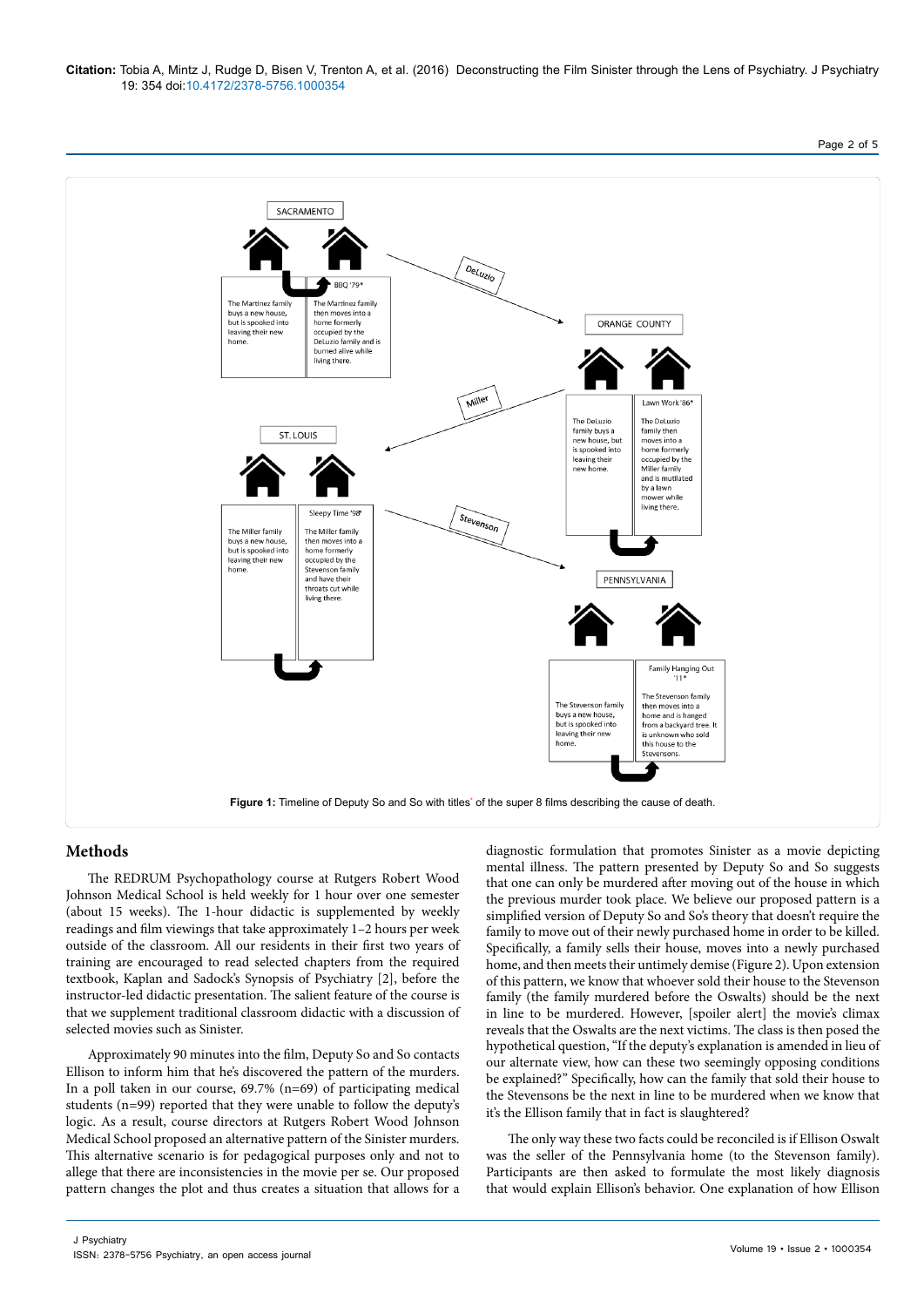**Citation:** Tobia A, Mintz J, Rudge D, Bisen V, Trenton A, et al. (2016) Deconstructing the Film Sinister through the Lens of Psychiatry. J Psychiatry 19: 354 doi:[10.4172/2378-5756.100035](http://dx.doi.org/10.4172/2378-5756.1000354)4





could have sold his home to the Stevenson family and then moved his family back to the very same house without any recollection of previous ownership is if he a) had assumed a different identity away from his family and b) was unable to recall important autobiographical information about his time away (in Pennsylvania). The newly proposed pattern is possible if Ellison Oswalt is afflicted with a Dissociative Disorder.

# **Results**

Prior to and following their core clerkships, medical students routinely completed surveys through the Office of Education. Survey data are disseminated to the clerkship directors to share with teaching faculty. The results provide information on the strengths and weaknesses of the curriculum and help identify areas of potential quality improvement. Students who participated in the REDRUM didactic (n=99) reported that the teaching sessions are of high quality, enjoyable, and preferable to more traditional approaches (Figure 3).

# **Discussion**

Undergraduate [3,4] and postgraduate [5,6] course directors often

reference film to depict aspects of human behavior including the role of the psychiatrist, issues in medical ethics, and the stigma toward people with mental illness. Furthermore, courses designed to teach psychopathology to trainees have traditionally used examples from art and literature to emphasize major teaching points. The use of film may have advantages over traditional didactics as they are efficient, presenting a controlled patient scenario that can be used repeatedly from year to year. For example, Sinister is highlighted by introducing a change in the movie's narrative. The consideration of an alternate pattern allows for the movie to be presented as a case study to teach and review the differential diagnoses within the Dissociative Disorders. Our pattern suggests that Ellison Oswalt sold a Pennsylvania home he was living in, and then repurchased the house once the new occupants were murdered there. One way Ellison could accomplish this is if he had traveled away from his family and established a separate residence for some time during which he assumed a new identity (pseudonym). Moving his family back into his previous residence was enabled by his inability to recall important information about his time in Pennsylvania. Taken together, Ellison is most likely afflicted with a Dissociative Disorder.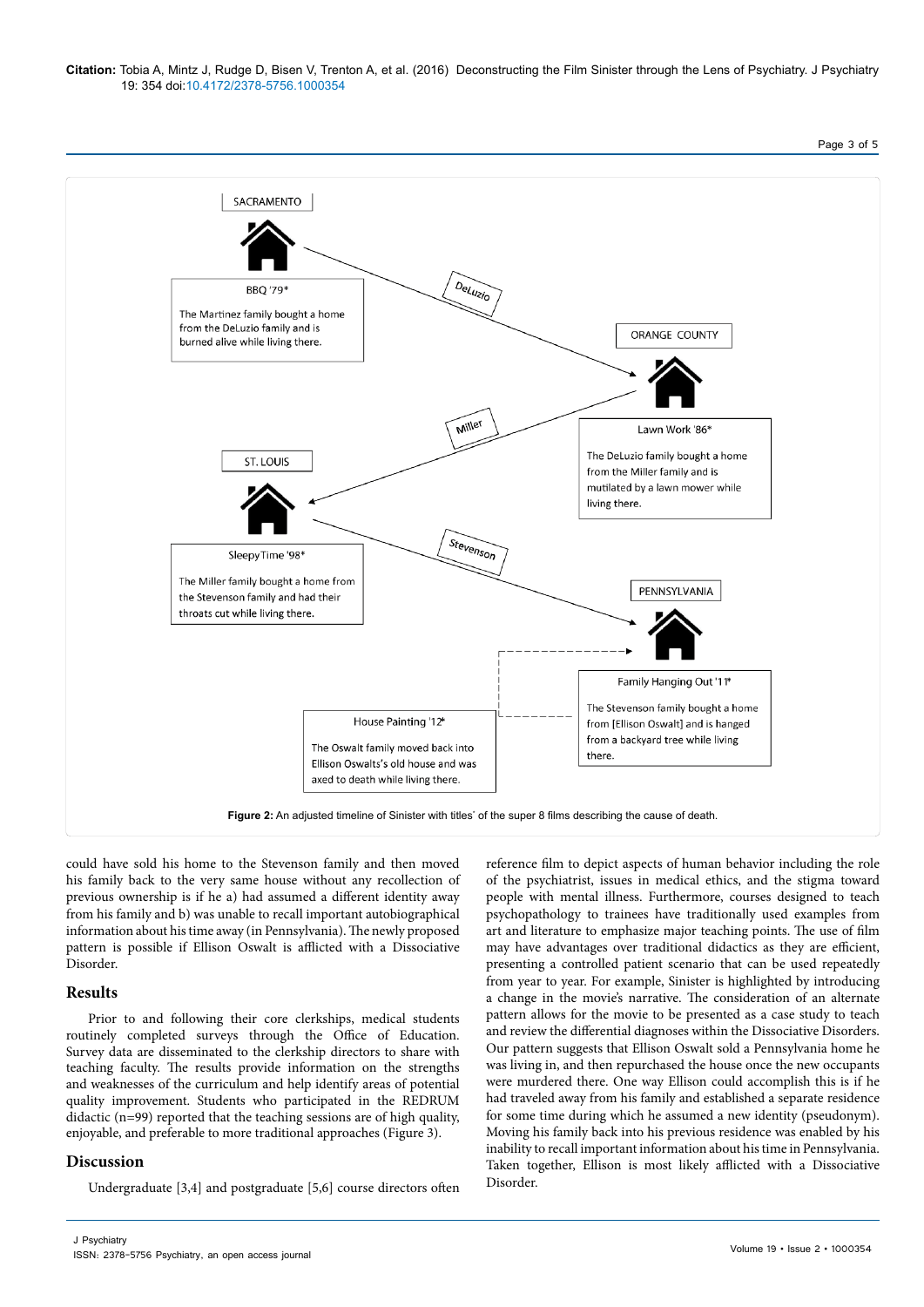

The Dissociative Disorders section of the DSM-5 is comprised of a group of disorders that include disruptions in the integrated functions of memory and identity as a prominent aspect of their presentation. Both Dissociative Identity Disorder (DID) and Dissociative Amnesia are characterized by an inability to recall important information that is inconsistent with ordinary forgetting. DID is differentiated from Dissociative Amnesia by the presence of two or more distinct personality states that recurrently take control of the individual's behavior. Since we have no evidence that Ellison has a distinct "alter identity," DID is unlikely, making Dissociative Amnesia our provisional diagnosis. Given that Ellison would have purposefully traveled away from his family and assumed a new identity (albeit not a distinct alter) in Pennsylvania makes Dissociative Amnesia, with Dissociative Fugue the most likely diagnosis.

One limitation of our use of Sinister is that it is difficult to follow (especially for people who are not familiar with the movie). Students are strongly encouraged to watch the recommended films, and have reported no barriers accessing the media. They are also reminded that the plot may be confusing and that our didactic serves to simplify the timeline while transforming the movie into a teaching didactic.

A second limitation of our adjusted version is that by replacing Deputy So and So's explanation of the pattern of murders, it creates the scenario of the deputy being deceitful with no explicit explanation of his motive. If he proposed the wrong pattern to Ellison, was it intentionally misleading? If so, the secondary gain would suggest Deputy So and So is a character of much greater complexity than "a small town deputy that's starstruck" [7]. Despite his obsessive research of the Super 8 mm films, Ellison never begins the manuscript of his next great work. Despite this, Sinister debuted in theaters in October 2012. The audience is then left with the question of 'who wrote the story?' The answer becomes obvious

J Psychiatry

ISSN: 2378-5756 Psychiatry, an open access journal

when one recognizes the lengths Deputy So and So would go to become an author. This is introduced early in the movie when he's the object of the sheriff 's ire upon asking for Ellison's autograph on moving day. The deputy's motivation is later reinforced when he asks for a signed copy of Kentucky Blood during an investigation of a possible breaking and entering (at the Oswalt's home). Soon after, the deputy asks for a book acknowledgment. Until this time, the deputy is nameless. When he references a "fictional" helper who assists in co-authorship, he is given the name of "Deputy So and So." The deputy's identity is established, and motivation revealed, once he becomes an active participant in the authorship of Ellison's work. Deputy So and So wrote Sinister.

Implications for future research include the integration and evaluation of innovative teaching methods as course directors are met with the challenge of captivating trainees with increasing demands on time and resources. At Rutgers Robert Wood Johnson Medical School, we've created a curriculum that teaches psychopathology through creative discussion of examples of psychiatric disorders that come from film.

The sequel to Sinister premiered in August, 2015. It remains to be seen if Sinister 2 will be medically accurate with our formulation of Ellison Oswalt as being afflicted with Dissociative Amnesia, with Dissociative Fugue.

# **Financial Disclosures**

Dr. Dobkin has research support from the Patterson Trust Awards Program in Clinical Research and the Michael J. Fox Foundation.

## **Implications for Educators**

Educators may reference this paper to introduce small group

Page 4 of 5